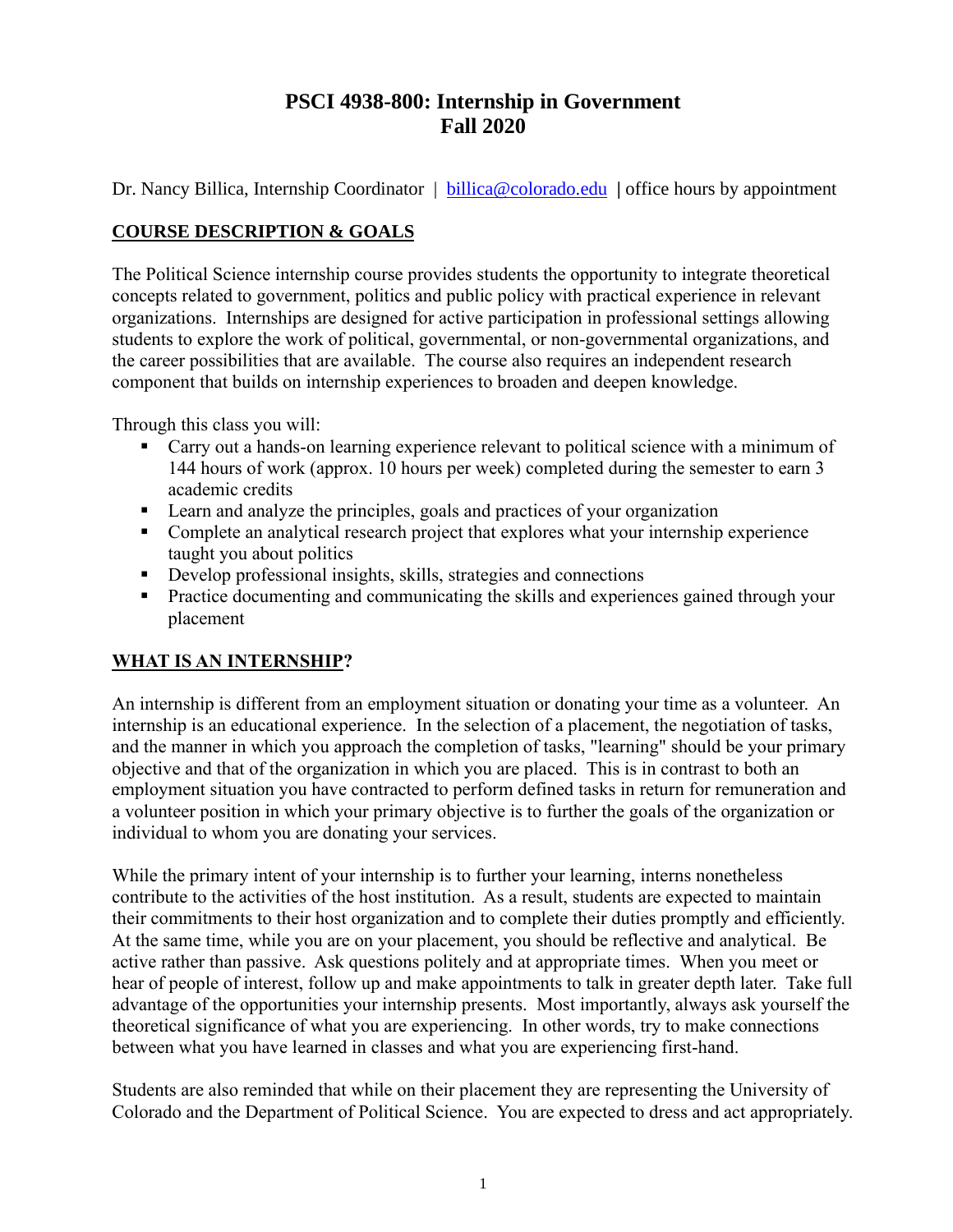You may not use your position for personal political advantage. Of course, if you are working in a political office, you would be expected to advance the office-holder's agenda.

Finally, while you are in your internship, enjoy yourself. Work and learning should be positive experiences; take full advantage of the opportunities your internship presents.

#### **COURSE REQUIREMENTS**

- 1. **10 Internship Reports, due throughout the semester.** The internship reports provide ongoing review and discussion of what you're doing and observing, challenges you're facing, new skills being developed, and other insights on your work or the organization with which you are interning. These reports are your opportunity to document what you have learned. They are also my main avenue for finding out what you are accomplishing, so please be as detailed as possible. The reports are to be submitted on a regular basis, with some flexibility with regard to actual submission dates to allow you to balance the competing demands in your schedule. Each report should be approx. 1 page (250 words) in length.
- **2. Individual Meetings.** Plan for at least two individual meetings via Zoom with the instructor during your internship. The initial meeting will take place at the beginning of the semester to make sure everything is in order, to talk about expectations, interests and goals, and to get acquainted. The second meeting will take place at a mutually agreeable time towards the end of the semester and before the final paper is due. Other meetings can be scheduled as needed.
- **3. Group Meetings.** An occasional Zoom meeting of the whole group of PSCI interns will be scheduled during the semester. We'll do our best to meet as a group early in the semester so that we may introduce ourselves and our placements, cover expectations and guidelines, ask questions, share insights, and make sure everyone is ready to take full advantage of the internship experience. Other meetings will take place later in the semester and will allow us to share updates and to talk through the research paper requirements.
- **4. Research Assignment – see "PSCI Internship in Government Research Assignment" document for details**
	- **a. Initial Paper (due before midnight, Friday, October 30th).** A 2-3 page paper presenting an exploratory proposal (or prospectus) for your semester-long research project, including an annotated bibliography of at least 5 readings.
	- **b. Final Paper (due before midnight, Sunday, Dec 6 th).** A 12-15 page analytical paper that presents a research question, findings and discussion, including a comparison of how your experiences in your internship and other information gathered matches the expectations outlined in your initial paper.
- **5. Thank You Letters (due Monday, Dec 7th).** Each student is expected to write thank-you letters to individuals who played significant roles assisting the intern during the placement. Copies of these letters (either photocopies of hand-written letters or the text of letters given to the individuals with whom you worked this semester) are to be submitted to Canvas.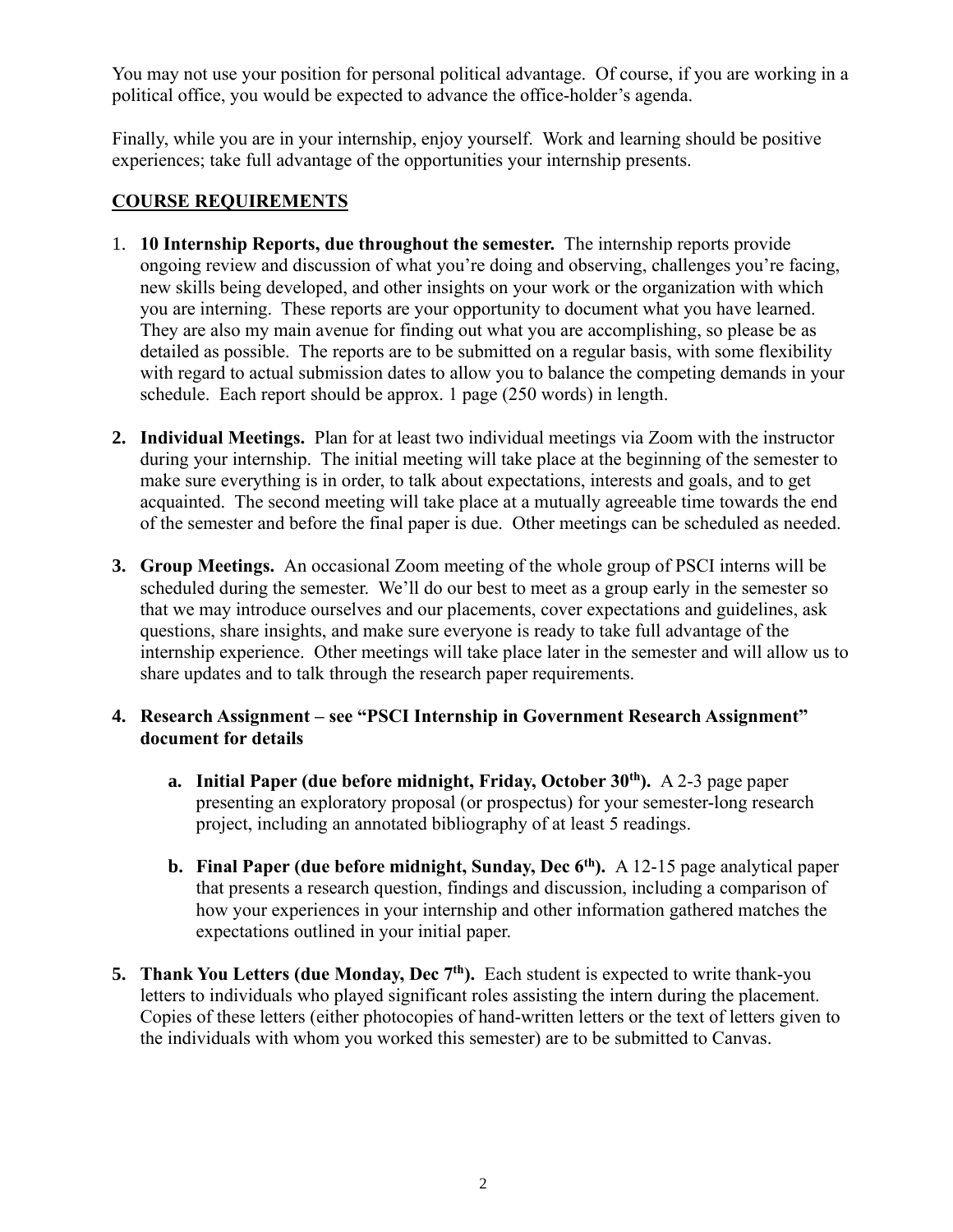## **COURSE GRADING**

The internship placement should prove to be an enjoyable and beneficial learning experience. At the same time, it is crucial to note the academic evaluation in this course is separate from any benefits gained from the participatory experience itself. Grading will be solely the responsibility of the instructor. The grade will be determined by academic performance.

Grading components:

- **•** Internship reports  $-40\%$
- **•** Initial paper  $-10\%$
- $\blacksquare$  Final paper 40 %
- **•** Fulfillment of other obligations (meetings, other required documents)  $-10\%$

# **UNIVERSITY POLICIES**

- **Campus leadership guidance for fall 2020 internships**: In-person internships are allowed as long as the campus is maintaining operations that include in-person instruction, and as long as those internships adhere to campus travel restrictions (domestic and international). If CU Boulder moves to remote-only instruction at any point during the semester, then in-person internships must also be suspended, whether or not they are attached to course credit. It is also permissible for employers to conduct an internship entirely remotely or move an internship from in-person to remote participation at any time.
- **Requirements for COVID-19:** As a matter of public health and safety due to the pandemic, all members of the CU Boulder community and all visitors to campus must follow university, department and building requirements, and public health orders in place to reduce the risk of spreading infectious disease. Required safety measures at CU Boulder relevant to the classroom setting include:
	- o maintain 6-foot distancing when possible,
	- o wear a face covering in public indoor spaces and outdoors while on campus consistent with state and county health orders,
	- o clean local work area,
	- o practice hand hygiene,
	- o follow public health orders, and
	- o if sick and you live off campus, do not come onto campus (unless instructed by a CU Healthcare professional), or if you live on-campus, please alert [CU Boulder Medical](https://www.colorado.edu/healthcenter/coronavirus-updates/symptoms-and-what-do-if-you-feel-sick)  [Services.](https://www.colorado.edu/healthcenter/coronavirus-updates/symptoms-and-what-do-if-you-feel-sick)

Students who fail to adhere to these requirements will be asked to leave class, and students who do not leave class when asked or who refuse to comply with these requirements will be referred to [Student Conduct and Conflict Resolution.](https://www.colorado.edu/sccr/) For more information, see the policies on [COVID-19 Health and Safety](https://www.colorado.edu/policies/covid-19-health-and-safety-policy) and [classroom behavior](http://www.colorado.edu/policies/student-classroom-and-course-related-behavior) and the [Student Code of Conduct.](http://www.colorado.edu/osccr/) If you require accommodation because a disability prevents you from fulfilling these safety measures, please see the "Accommodation for Disabilities" statement on this syllabus.

Before returning to campus, all students must complete the [COVID-19 Student Health and](https://www.colorado.edu/protect-our-herd/how#anchor1)  [Expectations Course.](https://www.colorado.edu/protect-our-herd/how#anchor1) Before coming on to campus each day, all students are required to complete a [Daily Health Form.](https://www.colorado.edu/protect-our-herd/daily-health-form)

Students who have tested positive for COVID-19, have symptoms of COVID-19, or have had close contact with someone who has tested positive for or had symptoms of COVID-19 must stay home and complete the [Health Questionnaire and Illness Reporting Form](https://www.colorado.edu/protect-our-herd/daily-health-form) remotely. In this